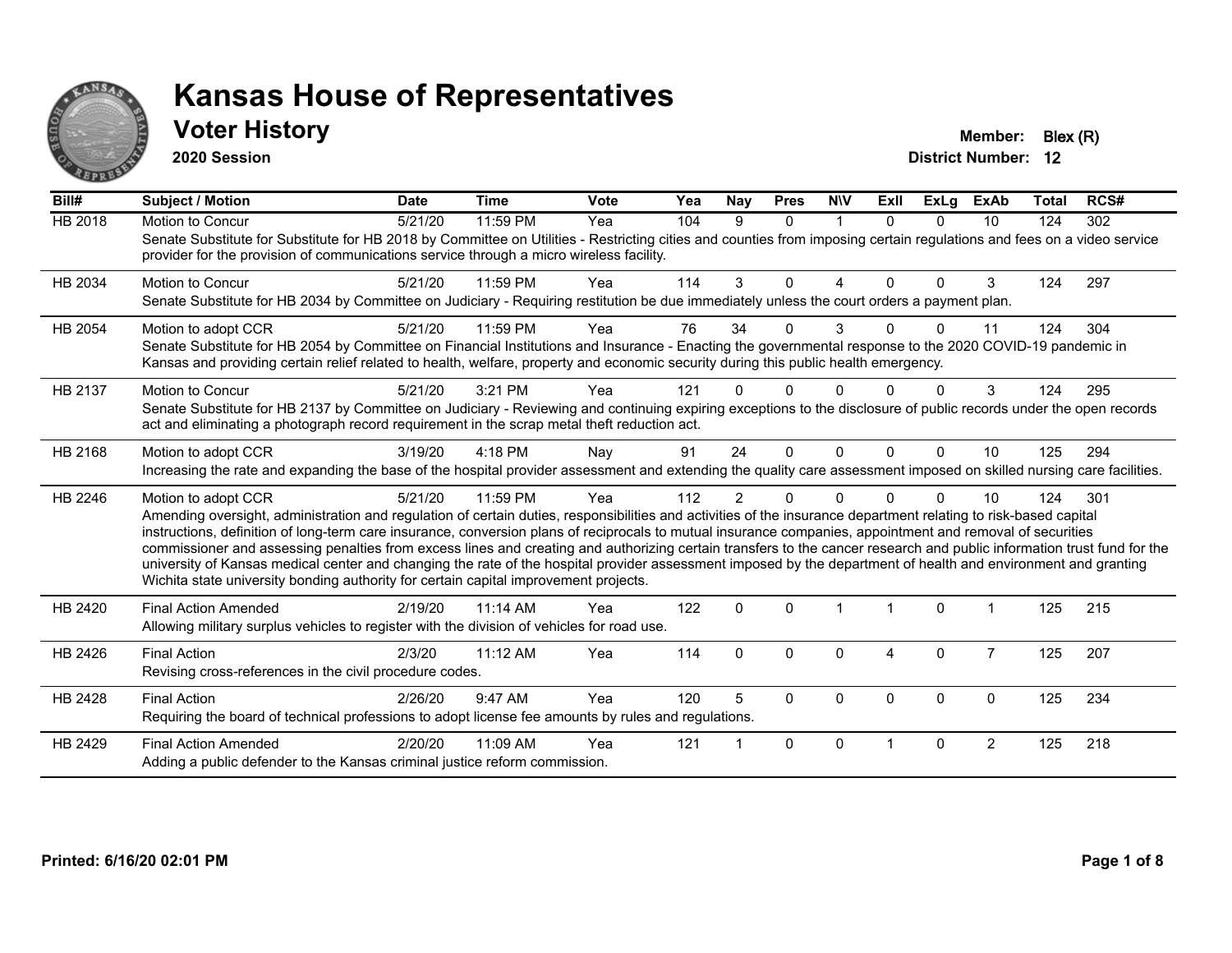

#### **Voter History Member: Blex (R)**

**2020 Session**

| Bill#          | <b>Subject / Motion</b>                                                                                                                                                                                     | <b>Date</b> | <b>Time</b> | <b>Vote</b> | Yea | <b>Nay</b>   | <b>Pres</b>  | <b>NIV</b>  | ExII                 | <b>ExLg</b> | <b>ExAb</b>    | <b>Total</b> | RCS# |
|----------------|-------------------------------------------------------------------------------------------------------------------------------------------------------------------------------------------------------------|-------------|-------------|-------------|-----|--------------|--------------|-------------|----------------------|-------------|----------------|--------------|------|
| <b>HB 2432</b> | <b>Final Action Amended</b>                                                                                                                                                                                 | 2/20/20     | 11:10 AM    | Yea         | 122 | 0            | $\mathbf{0}$ | $\Omega$    |                      | 0           | $\overline{2}$ | 125          | 219  |
|                | Creating the Kansas pesticide waste disposal program and allowing up to \$50,000 to be transferred annually from the Kansas agricultural remediation fund to a new<br>Kansas pesticide waste disposal fund. |             |             |             |     |              |              |             |                      |             |                |              |      |
| HB 2438        | <b>Final Action</b>                                                                                                                                                                                         | 2/26/20     | 9:48 AM     | Yea         | 125 | $\Omega$     | $\Omega$     | $\Omega$    | $\Omega$             | $\Omega$    | $\mathbf{0}$   | 125          | 235  |
|                | Allowing certain exceptions to the confidentiality of state child death review board documents.                                                                                                             |             |             |             |     |              |              |             |                      |             |                |              |      |
| <b>HB 2447</b> | <b>Final Action Amended</b>                                                                                                                                                                                 | 2/20/20     | 11:16 AM    | Nay         | 83  | 39           | $\mathbf{0}$ | $\Omega$    | $\blacktriangleleft$ | $\Omega$    | $\overline{2}$ | 125          | 220  |
|                | Changing how two-way electronic audio-visual communication is used in courts.                                                                                                                               |             |             |             |     |              |              |             |                      |             |                |              |      |
| <b>HB 2448</b> | <b>Final Action Amended</b>                                                                                                                                                                                 | 2/19/20     | 11:15 AM    | Yea         | 98  | 25           | $\mathbf 0$  | $\mathbf 0$ | $\mathbf 1$          | 0           | $\mathbf{1}$   | 125          | 216  |
|                | Changing penalties for crimes related to motor vehicles.                                                                                                                                                    |             |             |             |     |              |              |             |                      |             |                |              |      |
| HB 2449        | <b>Final Action</b>                                                                                                                                                                                         | 2/20/20     | 11:17 AM    | Nay         | 99  | 23           | $\mathbf{0}$ | $\Omega$    | $\blacktriangleleft$ | $\Omega$    | $\overline{2}$ | 125          | 221  |
|                | Changing the requirements for board of indigents' defense services appointments.                                                                                                                            |             |             |             |     |              |              |             |                      |             |                |              |      |
| HB 2451        | <b>Final Action</b>                                                                                                                                                                                         | 2/20/20     | 11:18 AM    | Yea         | 122 | $\Omega$     | $\mathbf 0$  | $\Omega$    | $\blacktriangleleft$ | $\Omega$    | $\overline{2}$ | 125          | 222  |
|                | Amending Kansas department of agriculture division of animal health license, permit and registration renewal deadlines.                                                                                     |             |             |             |     |              |              |             |                      |             |                |              |      |
| HB 2452        | <b>Final Action</b>                                                                                                                                                                                         | 2/26/20     | 9:49 AM     | Yea         | 125 | $\Omega$     | $\Omega$     | $\Omega$    | $\Omega$             | 0           | $\mathbf 0$    | 125          | 236  |
|                | Creating the Kansas reading readiness act.                                                                                                                                                                  |             |             |             |     |              |              |             |                      |             |                |              |      |
| HB 2454        | <b>Final Action Amended</b>                                                                                                                                                                                 | 2/19/20     | 11:17 AM    | Yea         | 114 | 9            | $\mathbf{0}$ | $\Omega$    |                      | $\Omega$    | $\overline{1}$ | 125          | 217  |
|                | Self-storage unit rentals; sales and towing of property for nonpayment of rent or abandonment; contractual value of property.                                                                               |             |             |             |     |              |              |             |                      |             |                |              |      |
| HB 2456        | <b>Final Action</b>                                                                                                                                                                                         | 2/26/20     | 9:50 AM     | Yea         | 124 |              | $\Omega$     | $\Omega$    | $\Omega$             | $\Omega$    | $\mathbf{0}$   | 125          | 237  |
|                | Clarifying the definition of the term "possession" in the Kansas criminal code.                                                                                                                             |             |             |             |     |              |              |             |                      |             |                |              |      |
| HB 2462        | <b>Final Action</b>                                                                                                                                                                                         | 2/26/20     | 9:51 AM     | Yea         | 125 | $\mathbf{0}$ | $\mathbf{0}$ | $\Omega$    | $\mathbf{0}$         | $\Omega$    | $\mathbf{0}$   | 125          | 238  |
|                | Updating provisions related to the Kansas department of agriculture division of conservation.                                                                                                               |             |             |             |     |              |              |             |                      |             |                |              |      |
| HB 2463        | <b>Final Action Amended</b>                                                                                                                                                                                 | 2/26/20     | 9:52 AM     | Yea         | 125 | $\mathbf 0$  | $\Omega$     | $\mathbf 0$ | $\Omega$             | $\Omega$    | $\mathbf{0}$   | 125          | 239  |
|                | Amending the Kansas pesticide law's licensure requirements and the Kansas chemigation safety law's permittee requirements.                                                                                  |             |             |             |     |              |              |             |                      |             |                |              |      |
| HB 2464        | <b>Final Action Amended</b>                                                                                                                                                                                 | 2/26/20     | 9:53 AM     | Yea         | 121 | 4            | $\Omega$     | $\Omega$    | $\Omega$             | $\Omega$    | $\mathbf{0}$   | 125          | 240  |
|                | Updating egg repacking requirements for retailers.                                                                                                                                                          |             |             |             |     |              |              |             |                      |             |                |              |      |
| HB 2466        | <b>Final Action</b>                                                                                                                                                                                         | 2/10/20     | 11:10 AM    | Yea         | 118 |              | 0            |             | $\overline{2}$       | $\Omega$    | 3              | 125          | 212  |
|                | Enacting the Kansas taxpayer protection act; requiring the signature and tax identification number of paid tax return preparers on income tax returns; authorizing                                          |             |             |             |     |              |              |             |                      |             |                |              |      |
|                | actions to enjoin paid tax return preparers from engaging in certain conduct.                                                                                                                               |             |             |             |     |              |              |             |                      |             |                |              |      |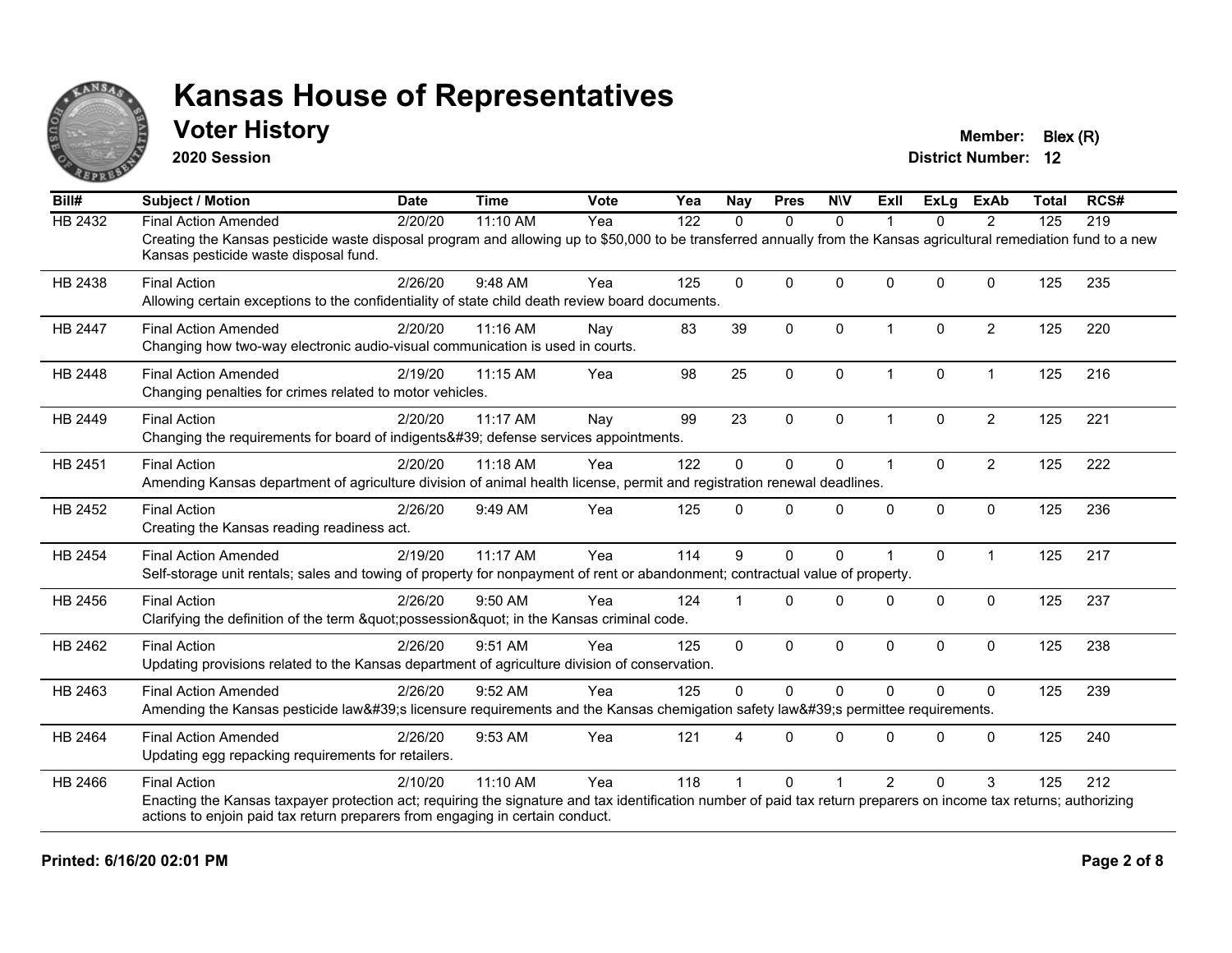

### **Voter History Member: Blex (R)**

**2020 Session**

| Bill#          | <b>Subject / Motion</b>                                                                                                                                             | <b>Date</b> | <b>Time</b> | Vote | Yea | <b>Nay</b>     | <b>Pres</b>  | <b>NIV</b>  | ExII     | ExLa           | <b>ExAb</b>    | <b>Total</b> | RCS# |
|----------------|---------------------------------------------------------------------------------------------------------------------------------------------------------------------|-------------|-------------|------|-----|----------------|--------------|-------------|----------|----------------|----------------|--------------|------|
| <b>HB 2467</b> | <b>Final Action Amended</b>                                                                                                                                         | 2/7/20      | 4:10 PM     | Nay  | 105 | 15             | $\mathbf{0}$ | 3           | $\Omega$ | $\overline{2}$ | $\mathbf{0}$   | 125          | 211  |
|                | Removing the spousal exception from sexual battery and requiring a domestic violence offender assessment on a first conviction of domestic battery.                 |             |             |      |     |                |              |             |          |                |                |              |      |
| HB 2469        | <b>Final Action Amended</b>                                                                                                                                         | 2/26/20     | $9:54$ AM   | Yea  | 120 | 5              | 0            | $\Omega$    | 0        | $\Omega$       | $\Omega$       | 125          | 241  |
|                | Extending terminal medical release to inmates in the custody of the department of corrections with a condition likely to cause death within 120 days.               |             |             |      |     |                |              |             |          |                |                |              |      |
| HB 2470        | <b>Final Action</b>                                                                                                                                                 | 2/26/20     | 9:55 AM     | Yea  | 125 | $\Omega$       | $\Omega$     | $\Omega$    | $\Omega$ | $\Omega$       | $\Omega$       | 125          | 242  |
|                | Clarifying jurisdiction and supervision of offenders in a certified drug abuse treatment program.                                                                   |             |             |      |     |                |              |             |          |                |                |              |      |
| HB 2479        | <b>Final Action</b>                                                                                                                                                 | 2/26/20     | 9:56 AM     | Yea  | 125 | $\mathbf{0}$   | $\mathbf 0$  | $\mathbf 0$ | $\Omega$ | $\mathbf{0}$   | $\mathbf 0$    | 125          | 243  |
|                | Codifying the NAIC corporate governance model regulation into statute.                                                                                              |             |             |      |     |                |              |             |          |                |                |              |      |
| HB 2480        | <b>Final Action</b>                                                                                                                                                 | 2/26/20     | 9:57 AM     | Yea  | 125 | $\Omega$       | $\Omega$     | $\Omega$    | $\Omega$ | $\Omega$       | $\Omega$       | 125          | 244  |
|                | Updating the definition of long-term care insurance contained in the long-term care insurance act.                                                                  |             |             |      |     |                |              |             |          |                |                |              |      |
| <b>HB 2487</b> | <b>Emergency Final Action</b>                                                                                                                                       | 2/26/20     | 4:22 PM     | Yea  | 118 | $\overline{7}$ | $\mathbf 0$  | $\Omega$    | $\Omega$ | $\Omega$       | $\mathbf 0$    | 125          | 262  |
|                | Including emotional disability rather than emotional disturbance in the definitions of "children with disabilities" and "individuals with disabilities. "           |             |             |      |     |                |              |             |          |                |                |              |      |
| HB 2490        | <b>Final Action</b>                                                                                                                                                 | 3/12/20     | 11:21 AM    | Yea  | 118 | $\overline{2}$ | $\mathbf{0}$ | $\mathbf 0$ |          | $\mathbf{0}$   | 4              | 125          | 276  |
|                | Kansas corporation NOL carryforward extension.                                                                                                                      |             |             |      |     |                |              |             |          |                |                |              |      |
| HB 2495        | <b>Final Action</b>                                                                                                                                                 | 2/26/20     | 9:58 AM     | Yea  | 125 | $\mathbf 0$    | $\mathbf 0$  | $\mathbf 0$ | $\Omega$ | $\Omega$       | $\mathbf 0$    | 125          | 245  |
|                | Authorizing the crime victims compensation board to waive application time restrictions for a victim of a sexually violent crime to receive compensation for mental |             |             |      |     |                |              |             |          |                |                |              |      |
|                | health counseling.                                                                                                                                                  |             |             |      |     |                |              |             |          |                |                |              |      |
| HB 2496        | <b>Final Action</b>                                                                                                                                                 | 2/26/20     | 9:59 AM     | Yea  | 125 | $\Omega$       | $\mathbf{0}$ | $\Omega$    | $\Omega$ | $\Omega$       | $\mathbf 0$    | 125          | 246  |
|                | Authorizing court services officers and community corrections officers to provide a certification of identification to offenders.                                   |             |             |      |     |                |              |             |          |                |                |              |      |
| HB 2500        | <b>Emergency Final Action Amended</b>                                                                                                                               | 2/20/20     | 11:48 AM    | Yea  | 122 | $\Omega$       | $\Omega$     | $\Omega$    |          | $\Omega$       | $\overline{2}$ | 125          | 226  |
|                | Amending the Kansas power of attorney act regarding the form of a power of attorney and the duties of third parties relying and acting on a power of attorney.      |             |             |      |     |                |              |             |          |                |                |              |      |
| HB 2501        | <b>Final Action Amended</b>                                                                                                                                         | 2/20/20     | 11:19 AM    | Yea  | 119 | 3              | $\mathbf{0}$ | $\mathbf 0$ |          | $\Omega$       | $\overline{2}$ | 125          | 223  |
|                | Allowing salvage vehicle pools to apply for ownership documents for vehicles that are disclaimed by insurance companies.                                            |             |             |      |     |                |              |             |          |                |                |              |      |
| HB 2503        | <b>Final Action Amended</b>                                                                                                                                         | 2/26/20     | 10:00 AM    | Yea  | 125 | $\Omega$       | $\Omega$     | $\mathbf 0$ | $\Omega$ | $\Omega$       | $\Omega$       | 125          | 247  |
|                | Authorizing the transfer of \$268,412,000 from the state general fund to the KPERS fund during fiscal year 2020 and eliminating certain level-dollar employer       |             |             |      |     |                |              |             |          |                |                |              |      |
|                | contribution payments.                                                                                                                                              |             |             |      |     |                |              |             |          |                |                |              |      |
| HB 2506        | <b>EFA Sub Bill Amended</b>                                                                                                                                         | 2/26/20     | 4:26 PM     | Yea  | 123 | $\mathcal{P}$  | $\Omega$     | $\Omega$    | $\Omega$ | $\Omega$       | $\Omega$       | 125          | 265  |
|                | Expanding the military spouse and servicemember's expedited licensure law to certain other license, certificate or registration applicants.                         |             |             |      |     |                |              |             |          |                |                |              |      |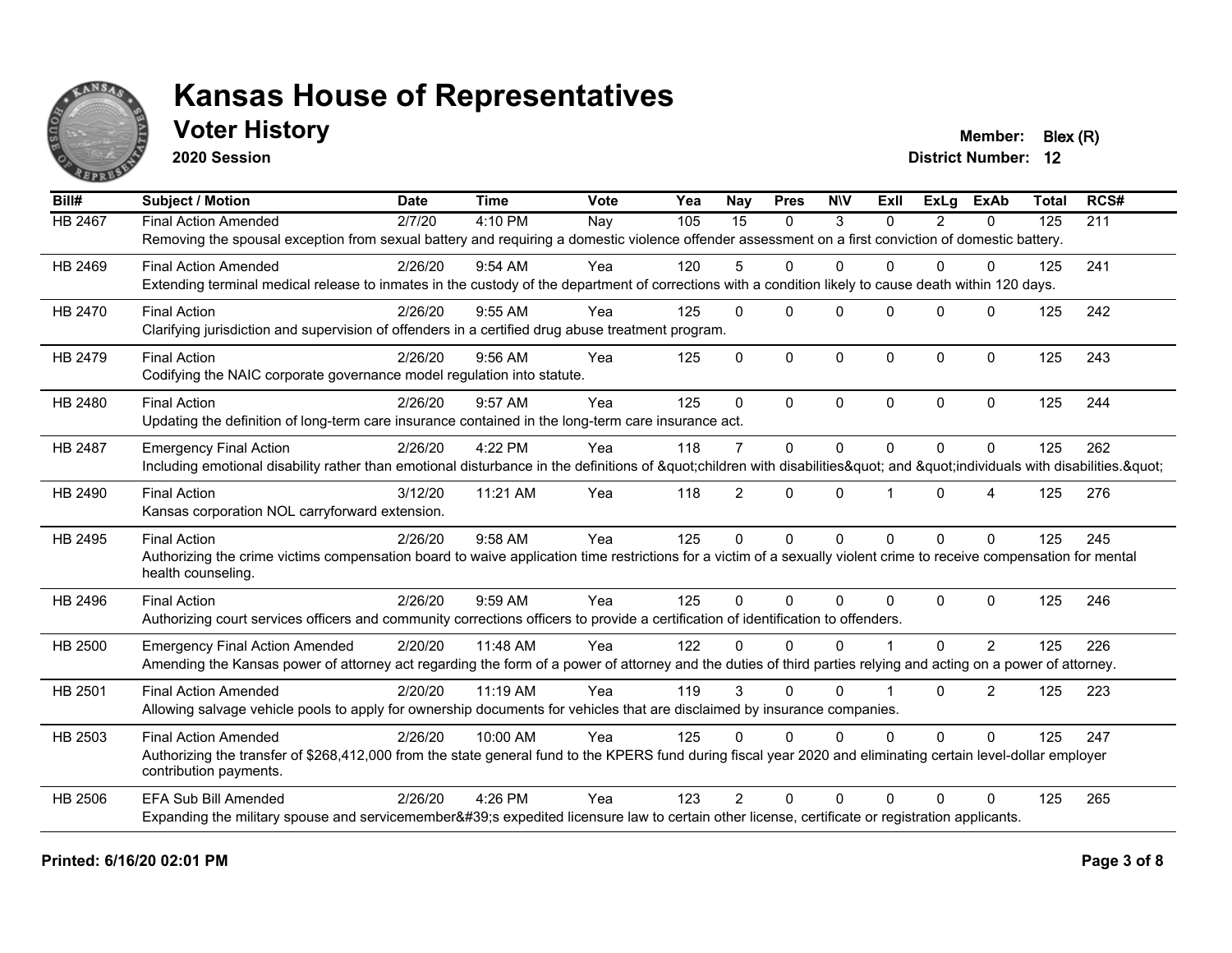

### **Voter History Member: Blex (R)**

**2020 Session**

| Bill#          | <b>Subject / Motion</b>                                                                                                                                                                                                                                                                                                                                                                                                                                                                                                                             | <b>Date</b> | <b>Time</b> | <b>Vote</b> | Yea | <b>Nay</b>     | <b>Pres</b>          | <b>NIV</b>   | <b>ExII</b>    | <b>ExLg</b> | <b>ExAb</b>    | <b>Total</b> | RCS# |
|----------------|-----------------------------------------------------------------------------------------------------------------------------------------------------------------------------------------------------------------------------------------------------------------------------------------------------------------------------------------------------------------------------------------------------------------------------------------------------------------------------------------------------------------------------------------------------|-------------|-------------|-------------|-----|----------------|----------------------|--------------|----------------|-------------|----------------|--------------|------|
| <b>HB 2507</b> | <b>Final Action Amended</b><br>Liability protection for businesses that participate in high school work-based learning programs.                                                                                                                                                                                                                                                                                                                                                                                                                    | 2/26/20     | 10:01 AM    | Yea         | 97  | 27             | $\blacktriangleleft$ | $\mathbf{0}$ | $\Omega$       | $\Omega$    | $\Omega$       | 125          | 248  |
| HB 2509        | <b>Emergency Final Action</b><br>Vacating certain blocks in the original town plat set aside for a college and a park of the city of Americus and vesting fee simple title in the city.                                                                                                                                                                                                                                                                                                                                                             | 2/26/20     | 4:22 PM     | Yea         | 122 | 3              | $\Omega$             | $\Omega$     | 0              | $\Omega$    | $\Omega$       | 125          | 263  |
| HB 2510        | <b>Emergency Final Action</b><br>Special districts may be dissolved and responsibilities assumed by a city.                                                                                                                                                                                                                                                                                                                                                                                                                                         | 2/26/20     | 4:29 PM     | Yea         | 122 | 3              | $\Omega$             | 0            | 0              | $\Omega$    | $\mathbf{0}$   | 125          | 267  |
| HB 2510        | Motion to adopt CCR<br>Creating the Kansas promise scholarship act; requiring a Kansas foster care children annual academic report card; authorizing the state board of regents on behalf of<br>Kansas state university to sell certain real property in Saline county; providing payment or waiver of tuition for certain dually or concurrently enrolled students;<br>authorizing the practice of the healing arts by healing arts school clinics; providing ACT college entrance exams and workkeys assessments to nonpublic school<br>students. | 5/21/20     | 11:59 PM    | Yea         | 110 | 3              | $\mathbf{0}$         |              | <sup>n</sup>   | $\Omega$    | 10             | 124          | 300  |
| HB 2515        | <b>Emergency Final Action Amended</b><br>Creating the Kansas promise scholarship program.                                                                                                                                                                                                                                                                                                                                                                                                                                                           | 2/20/20     | 11:47 AM    | Yea         | 116 | 6              | $\Omega$             | $\Omega$     | $\overline{1}$ | $\Omega$    | $\overline{2}$ | 125          | 225  |
| HB 2516        | <b>Final Action Amended</b><br>Enacting the first-time home buyer savings account act.                                                                                                                                                                                                                                                                                                                                                                                                                                                              | 2/26/20     | 10:03 AM    | Yea         | 123 | $\overline{2}$ | $\mathbf{0}$         | $\mathbf{0}$ | $\Omega$       | $\Omega$    | $\mathbf 0$    | 125          | 249  |
| HB 2518        | <b>Final Action</b><br>Counting any crime with a domestic violence designation as a prior conviction under domestic battery.                                                                                                                                                                                                                                                                                                                                                                                                                        | 2/26/20     | 10:04 AM    | Yea         | 125 | $\Omega$       | $\mathbf{0}$         | $\Omega$     | $\Omega$       | 0           | $\mathbf{0}$   | 125          | 250  |
| HB 2521        | <b>Emergency Final Action Amended</b><br>Enacting the revised uniform athlete agents act.                                                                                                                                                                                                                                                                                                                                                                                                                                                           | 2/20/20     | 11:49 AM    | Yea         | 122 | $\Omega$       | $\mathbf{0}$         | $\Omega$     |                | $\Omega$    | $\overline{2}$ | 125          | 227  |
| <b>HB 2524</b> | <b>Final Action</b><br>Updating motor carrier laws and regulation of motor carriers by the state corporation commission.                                                                                                                                                                                                                                                                                                                                                                                                                            | 2/17/20     | 11:24 AM    | Yea         | 118 | $\Omega$       | $\Omega$             | $\mathbf{0}$ | 3              | $\Omega$    | $\overline{4}$ | 125          | 213  |
| HB 2528        | <b>Final Action</b><br>Providing for all vehicles more than 35 years old to qualify as an antique vehicle.                                                                                                                                                                                                                                                                                                                                                                                                                                          | 2/26/20     | 10:05 AM    | Yea         | 124 |                | $\mathbf{0}$         | $\mathbf{0}$ | $\Omega$       | $\Omega$    | $\mathbf{0}$   | 125          | 251  |
| HB 2540        | <b>Emergency Final Action Amended</b><br>Requiring moneys attributable to at-risk student weighting be expended for approved at-risk educational programs.                                                                                                                                                                                                                                                                                                                                                                                          | 2/26/20     | 4:37 PM     | Yea         | 111 | 14             | $\Omega$             | $\Omega$     | 0              | $\Omega$    | $\mathbf 0$    | 125          | 274  |
| HB 2546        | <b>Final Action</b><br>Creating the crime of sexual extortion and adding the crime to the Kansas offender registration act.                                                                                                                                                                                                                                                                                                                                                                                                                         | 2/26/20     | 10:06 AM    | Yea         | 125 | <sup>0</sup>   | $\Omega$             | $\mathbf 0$  | $\Omega$       | $\Omega$    | $\mathbf 0$    | 125          | 252  |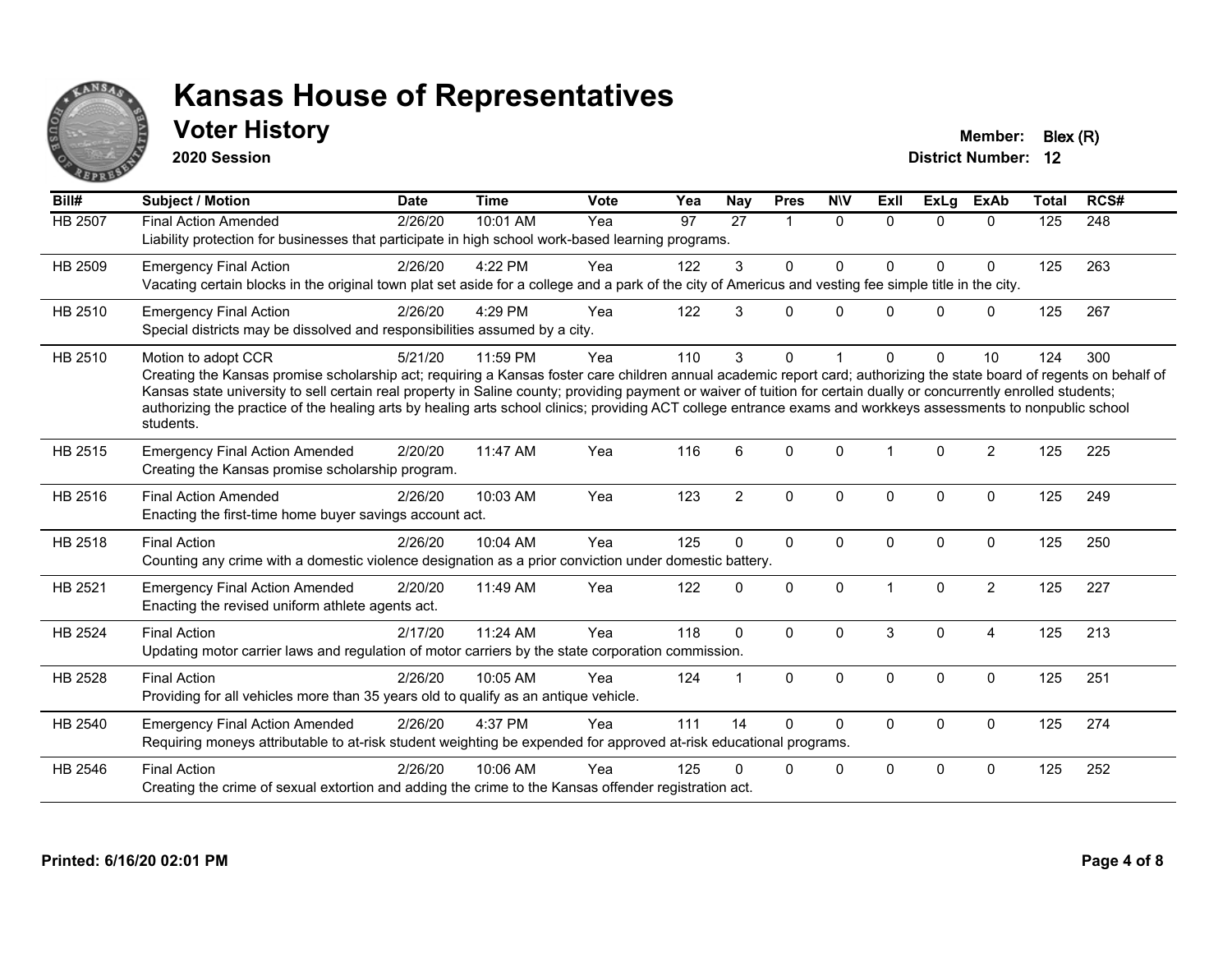

### **Voter History Member: Blex (R)**

**2020 Session**

| Bill#          | <b>Subject / Motion</b>                                                                                                                                                                                                                                                                                         | <b>Date</b> | <b>Time</b> | Vote | Yea | Nay            | <b>Pres</b>  | <b>NIV</b>   | ExII           | ExLa         | <b>ExAb</b>    | <b>Total</b> | RCS# |
|----------------|-----------------------------------------------------------------------------------------------------------------------------------------------------------------------------------------------------------------------------------------------------------------------------------------------------------------|-------------|-------------|------|-----|----------------|--------------|--------------|----------------|--------------|----------------|--------------|------|
| HB 2547        | <b>Final Action Amended</b><br>Making changes to suspended drivers' license requirements.                                                                                                                                                                                                                       | 2/26/20     | 10:07 AM    | Yea  | 125 | $\mathbf{0}$   | $\mathbf{0}$ | $\mathbf{0}$ | $\Omega$       | $\mathbf{0}$ | $\mathbf{0}$   | 125          | 253  |
| HB 2548        | <b>Final Action Amended</b><br>Claims against the state submitted by the Joint Committee on Special Claims Against the State.                                                                                                                                                                                   | 3/13/20     | 8:19 AM     | Yea  | 115 |                | $\mathbf{0}$ | $\mathbf{0}$ | $\overline{2}$ | $\Omega$     | $\overline{7}$ | 125          | 282  |
| <b>HB 2554</b> | <b>Final Action</b><br>Enacting the uniform fiduciary income and principal act (UFIPA).                                                                                                                                                                                                                         | 2/26/20     | 10:08 AM    | Yea  | 125 | $\Omega$       | $\Omega$     | $\Omega$     | $\Omega$       | $\mathbf{0}$ | $\Omega$       | 125          | 254  |
| HB 2571        | <b>Final Action Amended</b><br>Club and drinking establishment liquor license eligibility; spouse is a law enforcement officer in another county.                                                                                                                                                               | 3/12/20     | 11:22 AM    | Yea  | 108 | 12             | $\Omega$     | $\Omega$     | $\overline{1}$ | $\mathbf{0}$ | $\overline{4}$ | 125          | 277  |
| HB 2575        | <b>Emergency Final Action Amended</b><br>Amending the Kansas drycleaner environmental response act to change the required deductible rate, environmental surcharge rate and penalty fine amount.                                                                                                                | 2/26/20     | 4:31 PM     | Nay  | 95  | 29             |              | 0            | $\Omega$       | $\Omega$     | $\Omega$       | 125          | 269  |
| HB 2583        | <b>Emergency Final Action</b><br>Clarify the vacation of territory from city boundaries or release of easements.                                                                                                                                                                                                | 2/26/20     | 4:35 PM     | Yea  | 124 |                | $\Omega$     | $\Omega$     | U              | $\Omega$     | $\Omega$       | 125          | 273  |
| HB 2585        | <b>Emergency Final Action Amended</b><br>Amending the Kansas drycleaner environmental response act to change the required deductible rate, environmental surcharge rate and penalty fine amount.                                                                                                                | 2/26/20     | 4:27 PM     | Yea  | 123 | $\overline{2}$ | $\Omega$     | $\Omega$     | 0              | $\Omega$     | $\Omega$       | 125          | 266  |
| HB 2585        | <b>Motion to Concur</b><br>Senate Substitute for HB 2585 by Committee on Utilities - Exempting certain public utilities from Kansas income taxation and allowing the state corporation<br>commission to approve certain contract and reduced electric rates and associated cost recovery from all rate classes. | 5/21/20     | 3:59 PM     | Nay  | 75  | 45             |              | $\Omega$     |                | 0            | 3              | 124          | 296  |
| <b>HB 2587</b> | <b>Final Action</b><br>Allowing venue for an agency adoption to be where a state agency or their subcontracting agencies have offices when the state is the agency.                                                                                                                                             | 2/26/20     | 10:09 AM    | Yea  | 124 |                | $\Omega$     | $\Omega$     | <sup>n</sup>   | $\Omega$     | 0              | 125          | 255  |
| HB 2595        | <b>Final Action Amended</b><br>Eliminating the 30-day delay before offering state surplus property for sale to the general public.                                                                                                                                                                              | 2/20/20     | 11:20 AM    | Yea  | 118 | 3              | 1            | $\mathbf{0}$ |                | $\Omega$     | $\overline{2}$ | 125          | 224  |
| HB 2596        | <b>Final Action Amended</b><br>Allowing an alcoholic liquor manufacturer to obtain a drinking establishment license under certain conditions.                                                                                                                                                                   | 3/12/20     | 11:23 AM    | Yea  | 113 |                | 0            | $\Omega$     |                | $\mathbf{0}$ | $\overline{4}$ | 125          | 278  |
| HB 2618        | <b>Emergency Final Action Amended</b><br>Establishing a state broadband grant program under the department of commerce to encourage the deployment of broadband in the state.                                                                                                                                   | 2/26/20     | 4:33 PM     | Yea  | 120 | 5              | $\Omega$     | $\Omega$     | $\Omega$       | $\Omega$     | $\Omega$       | 125          | 271  |
| HB 2619        | <b>Final Action</b><br>Adjusting the frequency of the KPERS actuarial experience study.                                                                                                                                                                                                                         | 2/26/20     | 10:10 AM    | Yea  | 118 |                | $\Omega$     | $\Omega$     |                | $\Omega$     | $\Omega$       | 125          | 256  |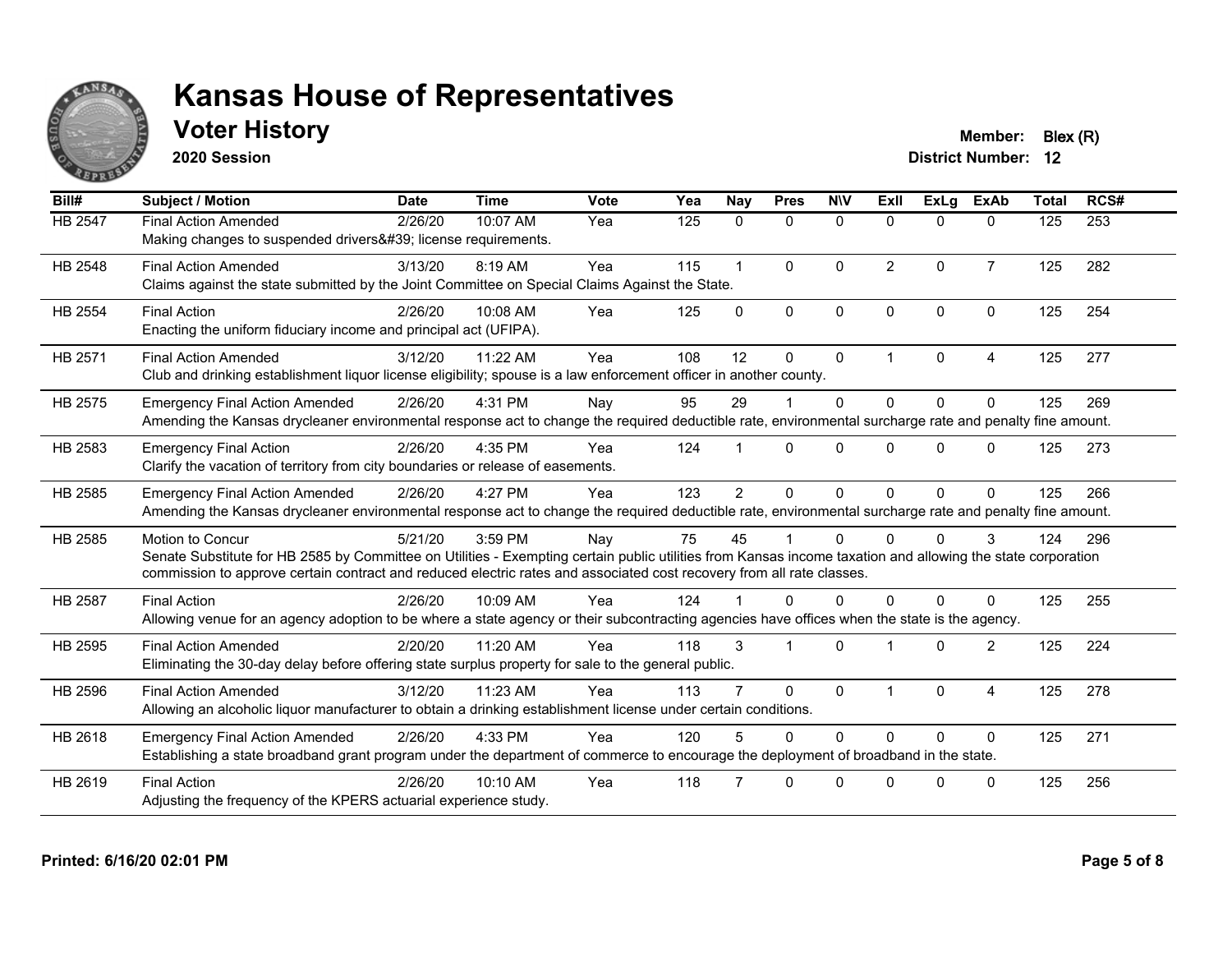

#### **Voter History Member: Blex (R)**

**2020 Session**

| Bill#           | <b>Subject / Motion</b>                                                                                                                                                                                                                                                                                                                                     | <b>Date</b> | <b>Time</b> | Vote | Yea | Nay | <b>Pres</b> | <b>NIV</b>   | ExII           | <b>ExLg</b>  | <b>ExAb</b>    | <b>Total</b> | RCS# |
|-----------------|-------------------------------------------------------------------------------------------------------------------------------------------------------------------------------------------------------------------------------------------------------------------------------------------------------------------------------------------------------------|-------------|-------------|------|-----|-----|-------------|--------------|----------------|--------------|----------------|--------------|------|
| <b>HB 2619</b>  | <b>Motion to Concur</b>                                                                                                                                                                                                                                                                                                                                     | 5/21/20     | 11:59 PM    | Yea  | 114 | 3   | $\Omega$    | $\Omega$     | 0              | $\Omega$     | 7              | 124          | 298  |
|                 | Senate Substitute for HB 2619 by Committee on Financial Institutions and Insurance - Enacting the Kansas economic recovery loan deposit program, updating field of<br>membership requirements of credit unions and allowing privilege tax deductions on agricultural real estate loans and single family residence loans.                                   |             |             |      |     |     |             |              |                |              |                |              |      |
| HB 2646         | <b>Final Action</b>                                                                                                                                                                                                                                                                                                                                         | 2/26/20     | 10:11 AM    | Yea  | 125 | U   | 0           | ∩            |                | 0            | $\Omega$       | 125          | 257  |
|                 | Allowing the attorney general to coordinate training for law enforcement agencies on missing and murdered indigenous people.                                                                                                                                                                                                                                |             |             |      |     |     |             |              |                |              |                |              |      |
| HB 2689         | <b>Final Action Amended</b>                                                                                                                                                                                                                                                                                                                                 | 3/13/20     | 8:23 AM     | Yea  | 103 | 12  |             | $\Omega$     | $\overline{2}$ | $\Omega$     | $\overline{7}$ | 125          | 283  |
|                 | Amending the angel investor tax credit with respect to the definition of qualified securities, tax credit limitations and amounts, investor requirements and extending the<br>date that credits may be allowed.                                                                                                                                             |             |             |      |     |     |             |              |                |              |                |              |      |
| HB 2695         | <b>Emergency Final Action</b>                                                                                                                                                                                                                                                                                                                               | 2/26/20     | 4:34 PM     | Yea  | 125 | 0   | 0           | $\mathbf{0}$ | 0              | 0            | $\Omega$       | 125          | 272  |
|                 | Allowing special agents from the department of corrections to attend the Kansas law enforcement training center.                                                                                                                                                                                                                                            |             |             |      |     |     |             |              |                |              |                |              |      |
| HB 2699         | <b>Final Action</b>                                                                                                                                                                                                                                                                                                                                         | 2/26/20     | 10:13 AM    | Yea  | 105 | 20  | $\Omega$    | $\Omega$     | $\Omega$       | $\mathbf{0}$ | $\mathbf{0}$   | 125          | 258  |
|                 | Requiring court services officers to assist with child in need of care cases when directed by a judge.                                                                                                                                                                                                                                                      |             |             |      |     |     |             |              |                |              |                |              |      |
| HB 2702         | <b>Emergency Final Action</b>                                                                                                                                                                                                                                                                                                                               | 2/26/20     | 4:32 PM     | Yea  | 125 | 0   | $\Omega$    | $\Omega$     | $\Omega$       | $\Omega$     | $\Omega$       | 125          | 270  |
|                 | Decoupling the KIT and KIR workforce training programs from the high performance incentive fund program and enhancing the workforce training tax credit.                                                                                                                                                                                                    |             |             |      |     |     |             |              |                |              |                |              |      |
| HB 2702         | Motion to adopt CCR                                                                                                                                                                                                                                                                                                                                         | 5/21/20     | 11:59 PM    | Yea  | 89  | 28  | $\Omega$    | $\Omega$     |                | 0            | 7              | 124          | 299  |
|                 | Enacting the Kansas taxpayer protection act; establishing notice and public hearing requirements prior to approval by a governing body to exceed its revenue neutral                                                                                                                                                                                        |             |             |      |     |     |             |              |                |              |                |              |      |
|                 | rate for the imposition of property tax and discontinuing the city and county tax lid; providing a waiver of interest and fees on certain delinquent property taxes for a<br>period of time and delaying preparation of delinquent real estate tax list and notice; prohibiting valuation increase for real property solely as the result of normal repair, |             |             |      |     |     |             |              |                |              |                |              |      |
|                 | replacement or maintenance of existing structure; providing for county treasurers to establish a payment plan for the payment of delinquent or nondelinquent taxes;                                                                                                                                                                                         |             |             |      |     |     |             |              |                |              |                |              |      |
|                 | requiring the state board of tax appeals to serve orders and notices by electronic means if requested by the party; prohibiting county appraisers and the state board of<br>tax appeals from increasing the valuation of county appraised property in valuation appeals.                                                                                    |             |             |      |     |     |             |              |                |              |                |              |      |
|                 |                                                                                                                                                                                                                                                                                                                                                             |             |             |      |     |     |             |              |                |              |                |              |      |
| HB 2708         | <b>Emergency Final Action</b>                                                                                                                                                                                                                                                                                                                               | 2/26/20     | 4:23 PM     | Yea  | 125 | 0   | $\Omega$    | $\Omega$     | $\Omega$       | $\Omega$     | $\Omega$       | 125          | 264  |
|                 | Creating a drug abuse treatment program for people on diversion and allowing county attorneys to enter into agreements with court services and community<br>corrections for supervision.                                                                                                                                                                    |             |             |      |     |     |             |              |                |              |                |              |      |
| HB 2713         | <b>Emergency Final Action Amended</b>                                                                                                                                                                                                                                                                                                                       | 2/26/20     | 4:30 PM     | Yea  | 122 | 3   | $\Omega$    | $\Omega$     | 0              | $\Omega$     | 0              | 125          | 268  |
|                 | Enacting the revised uniform law on notarial acts.                                                                                                                                                                                                                                                                                                          |             |             |      |     |     |             |              |                |              |                |              |      |
| <b>HCR 5025</b> | <b>EFA Amend and Debate</b>                                                                                                                                                                                                                                                                                                                                 | 3/13/20     | 11:21 AM    | Yea  | 116 | 0   | 0           | n            | $\overline{2}$ | 0            | 7              | 125          | 284  |
|                 | Ratifying and providing the continuation of the March 12, 2020, state of disaster emergency declaration for the state of Kansas.                                                                                                                                                                                                                            |             |             |      |     |     |             |              |                |              |                |              |      |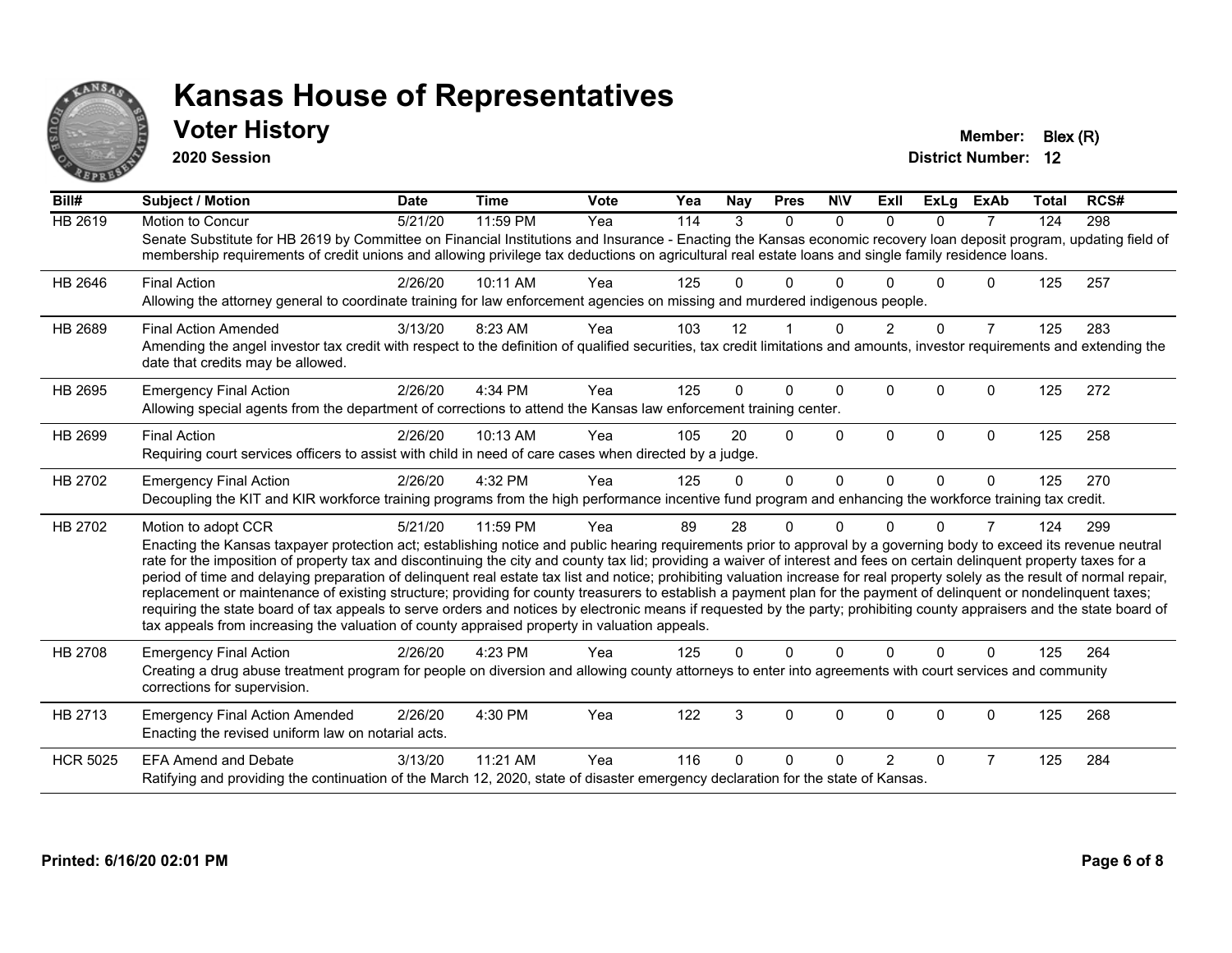

#### **Voter History Member: Blex (R)**

**2020 Session**

| Bill#           | Subject / Motion                                                                                                                                                                                                                                                                  | <b>Date</b> | <b>Time</b> | <b>Vote</b> | Yea | <b>Nay</b>    | <b>Pres</b> | <b>NIV</b>   | ExII           | <b>ExLg</b>   | <b>ExAb</b>  | <b>Total</b> | RCS# |
|-----------------|-----------------------------------------------------------------------------------------------------------------------------------------------------------------------------------------------------------------------------------------------------------------------------------|-------------|-------------|-------------|-----|---------------|-------------|--------------|----------------|---------------|--------------|--------------|------|
| <b>HCR 5025</b> | Motion to adopt CCR<br>Ratifying and providing the continuation of the March 12, 2020, state of disaster emergency declaration for the state of Kansas, subject to limitations.                                                                                                   | 3/19/20     | 4:11 PM     | Yea         | 115 | 0             | 0           | 0            | 0              | $\Omega$      | 10           | 125          | 293  |
| <b>SB 27</b>    | <b>EFA Amend and Debate</b><br>House Substitute for SB 27 by Committee on Commerce, Labor and Economic Development - Providing for a maximum of 26 weeks of unemployment insurance<br>benefits and compensation for the pre-payment waiting period.                               | 3/17/20     | $1:02$ PM   | Yea         | 119 |               |             | U            |                |               |              | 125          | 288  |
| <b>SB 66</b>    | Motion to adopt CCR<br>Appropriations for Fy 2020, 2021 and 2022 for various state agencies.                                                                                                                                                                                      | 3/19/20     | 3:52 PM     | Yea         | 99  | 16            | $\Omega$    | $\mathbf{0}$ | $\Omega$       | $\Omega$      | 10           | 125          | 292  |
| SB 102          | <b>EFA Amend and Debate</b><br>House Substitutes for SB 102 by Committee on Judiciary - Allowing the chief justice of the Kansas supreme court to extend or suspend deadlines or time limitations to<br>secure the health and safety of court users, staff and judicial officers. | 3/16/20     | 12:13 PM    | Yea         | 113 | 5             | 0           | $\Omega$     | 3              | 0             | 4            | 125          | 285  |
| <b>SB 142</b>   | EFA Sub Bill Amended<br>House Substitute for SB No. 142 by House Committee on K-12 Education Budget - Authorizing the state board of education to grant waivers for school districts from<br>the requirement to provide a minimum number of school hours during the school term.  | 3/17/20     | 10:31 AM    | Yea         | 117 | $\mathcal{P}$ |             | O            | $\mathcal{P}$  |               |              | 125          | 287  |
| SB 155          | <b>Final Action</b><br>Cemetery district territory deannexed from the territory of Valley Center.                                                                                                                                                                                 | 2/7/20      | 4:08 PM     | Yea         | 119 |               | $\Omega$    | 3            | $\Omega$       | $\mathcal{P}$ | $\mathbf{0}$ | 125          | 210  |
| SB 173          | <b>EFA Amend and Debate</b><br>House Substitute for SB 173 by Committee on Appropriations - Providing for the Eisenhower legacy transportation plan.                                                                                                                              | 3/16/20     | 7:20 PM     | Yea         | 103 | 16            |             | 0            | $\overline{2}$ | $\mathbf{0}$  | 3            | 125          | 286  |
| SB 173          | Motion to adopt CCR<br>House Substitute for SB 173 by Committee on Appropriations - Providing for the Eisenhower legacy transportation plan.                                                                                                                                      | 3/19/20     | 12:04 PM    | Yea         | 112 | 3             |             | U            | $\Omega$       | $\Omega$      | 10           | 125          | 291  |
| <b>SCR 1613</b> | <b>Final Action</b><br>Amending the bill of rights of the constitution of the state of Kansas to reserve to the people the right to regulate abortion through their elected state representatives<br>and senators.                                                                | 2/7/20      | 4:07 PM     | Yea         | 80  | 43            |             | U            |                |               |              | 125          | 209  |